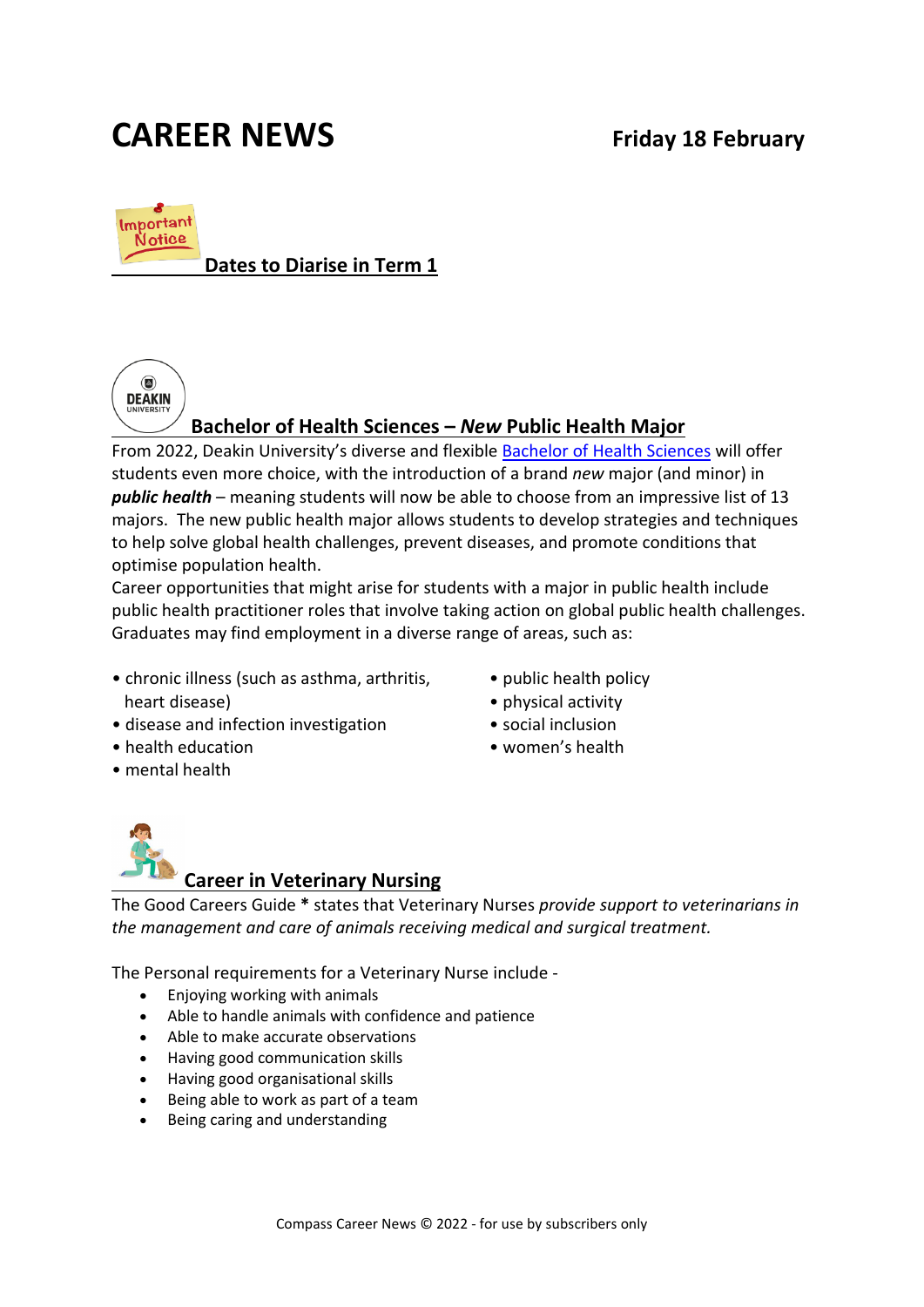#### Some of the tasks a Veterinary Nurse might have to do include –

- Providing animal care advice, and preparing, delivering, and reviewing animal care education programs.
- Assisting Veterinarians to administer anaesthetics and oxygen during operations.
- Holding animals to allow examination and treatment by Veterinarians.
- May act as receptionist, accept payments, and undertake clerical work.
- Giving medications to animals.
- Placing animals in cages for recovery from operations and monitoring their condition.
- Maintaining stock control and records.
- May perform diagnostic laboratory tests.
- Preparing instruments and handing them to the Veterinarian.
- Cleaning and sterilising examination tables and equipment.

**\*** [The Goods Careers Guide –](https://www.gooduniversitiesguide.com.au/careers-guide/veterinary-nurse) Veterinary Nursing

Veterinary Nurses need to have a minimum of a Certificate IV in Veterinary Nursing, although qualifications can include diplomas and bachelor degrees. Some of these can be found at [Box Hill Institute,](https://www.boxhill.edu.au/courses/certificate-iv-in-veterinary-nursing-vn400-d/) [Melbourne Polytechnic,](https://www.melbournepolytechnic.edu.au/study/certificate-iv/veterinary-nursing/) and [La Trobe University.](https://www.latrobe.edu.au/courses/bachelor-of-veterinary-nursing)

# **RMIT Virtual Tours**

Students are invited to take a virtual tour of RMIT's campuses and facilities. Students can get a taste of what life is like as a university student at RMIT, including the best spots to eat, study and hang out. The suite of videos covers the Melbourne campuses, with a look inside specific interest areas including *media, art, engineering, and health science*. **Take a tour [here.](https://www.youtube.com/playlist?list=PL8uYOKwoXWA8DckaTL_JfrVRbN8w5tSlX)**

# holmesalen

# **Studying Sports Media at Holmesglen Institute**

Holmesglen Institute offers the [Bachelor of Sports Media](https://holmesglen.edu.au/Courses/Sport-Fitness-and-Wellbeing/Sport/Bachelor-of-Sports-Media/) at its Chadstone Campus. This course has been designed to nurture students that aspire to work in the *sports media industry*. The course has four streams: sport, media, journalism, and communications. Graduates are equipped to work in a variety of roles with sports leagues and clubs, sports media organisations, media organisations and sports agencies.

The course offers significant applied learning opportunities where students function as consultants to sporting organisations developing the skills required by industry. The experienced academic staff have extensive industry experience in journalism, marketing, communications, public relations, broadcasting, business, and sponsorship. The facilities used for the course include access to a television studio, radio booth and video equipment.

In the third year of the degree students are required to undertake a 228-hour (six-week fulltime equivalent) internship which provides experience that assists with a seamless transition into the workforce upon fulfilling the course requirements.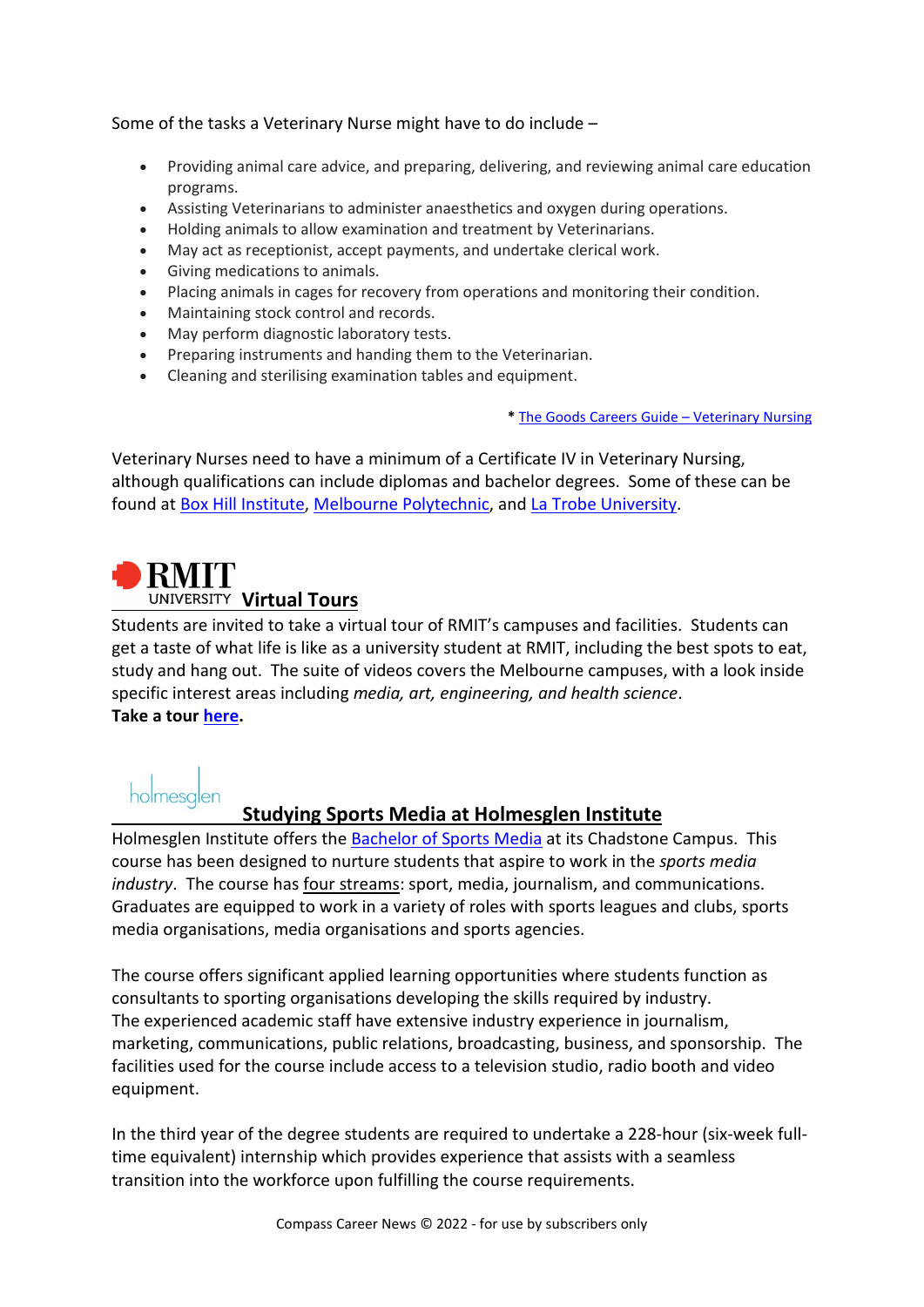# **Federation Fig. New Courses introduced in 2022**

Commencing in 2022, Federation University has added a range of undergraduate degrees in *Allied Health*, a combined Business and Information Technology discipline in the *new Bachelor of Cognitive Enterprise*, and the *new Bachelor of Sustainable Food Systems*, to name a few. Students are encouraged to browse the following links to find out more about all the new offerings:

- [Bachelor of Cognitive Enterprise](https://study.federation.edu.au/course/DBG5)
- [Bachelor of Cognitive Enterprise \(Professional Practice\)](https://study.federation.edu.au/course/DBF5)
- [Master of Cognitive Enterprise](https://study.federation.edu.au/course/DCE9)
- [Bachelor of Speech Pathology \(Honours\)](https://study.federation.edu.au/course/DST8)
- [Master of Speech Pathology](https://study.federation.edu.au/course/DST9)
- [Bachelor of Sustainable Food Systems](https://study.federation.edu.au/course/DFS5)
- [Bachelor of Criminal Justice Management](https://study.federation.edu.au/course/DHG5)
- [Bachelor of Secondary Education](https://study.federation.edu.au/course/DTN5)
- [Bachelor of Secondary Education \(Health and Physical Education Teaching\)](https://study.federation.edu.au/course/DTN5.HPE)
- [Bachelor of Nursing/Bachelor of Midwifery](https://study.federation.edu.au/course/DHL5)

# MONASH University

# *New* **Bachelor of Criminology and Policing in 2022**

*Crime is a complex phenomenon, which requires it to be viewed from various perspectives.*  In a joint venture with Victoria Police, the *Bachelor of Criminology and Policing* is the only course of its kind in Victoria. In this three-year program, students will complete the core requirements of the Monash [Bachelor of Criminology,](https://www.monash.edu/study/courses/find-a-course/2022/criminology-a2008) and have the opportunity to apply to undertake a **Diploma of Policing**, undertaken at the Victoria Police Academy in their third year.

The breadth and depth of the Bachelor of Criminology is a great foundation for anyone considering a career in policing or criminal justice. Students gain an understanding of crime, the broader context in which crime occurs, the *drivers of criminal behaviour, and the limits of formal and informal responses to crime.*

This course will provide students with the chance to apply to join the Victoria Police and if successful, continue their studies at the Victoria Police Academy, where they will gain practical experience and go on to work in the police force.

Graduate career opportunities include *Advocacy, Anti-corruptions, Attorney-General's departments, Corrections, Courts, Crime prevention, Department of Justice, Government agencies, Human rights, Juvenile justice, Legal support, Non-government agencies, Police, Policy development, Social welfare.*

The VCE requirements for entry are: Units 3 and 4: a study score of at least 27 in English (EAL) or at least 25 in English other than EAL. An additional entry requirement is the submission of a Monash University Supplementary Information Form.

**Find out more at [Bachelor of Criminology and Policing.](https://www.monash.edu/study/courses/find-a-course/2022/criminology-and-policing-a2014?domestic=true#course-structure-3)**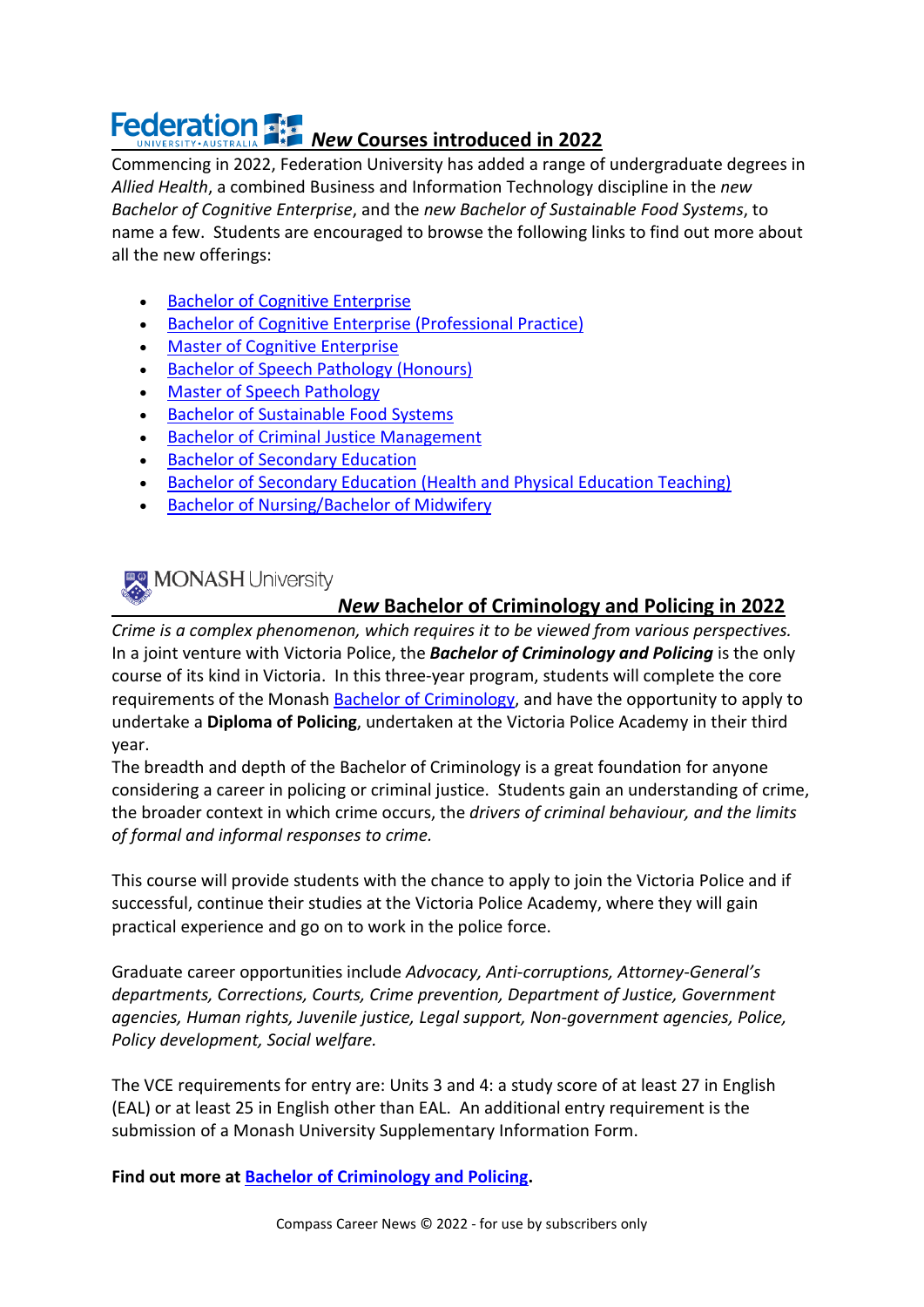

# *Case Data Science and Information Systems Degrees In 2022***<br>
<b>Data Science and Information Systems Degrees In 2022**

*Data science* combines multiple fields, including statistics, scientific methods, artificial intelligence (AI), and data analysis, to extract value from data.

*Information Systems*, an integrated set of components for collecting, storing, and processing data and for providing information and digital products.

| <b>INSTITUTION</b>                     | <b>COURSE NAME</b>                                                                | <b>VCE PREREQS</b>                                                                                                                                                                                                                              | <b>MAJOR STUDIES IN 2022</b>                                                                                                                                                                                                                                                                                                                                                                                                                                                                                                                                                                                                                                                                                                                                                                                                        |
|----------------------------------------|-----------------------------------------------------------------------------------|-------------------------------------------------------------------------------------------------------------------------------------------------------------------------------------------------------------------------------------------------|-------------------------------------------------------------------------------------------------------------------------------------------------------------------------------------------------------------------------------------------------------------------------------------------------------------------------------------------------------------------------------------------------------------------------------------------------------------------------------------------------------------------------------------------------------------------------------------------------------------------------------------------------------------------------------------------------------------------------------------------------------------------------------------------------------------------------------------|
| <b>Federation</b><br><b>University</b> | Bachelor of<br>Information<br><b>Technology (Business</b><br>Information Systems) | Units 3 and 4: a study score<br>of at least 20 in any English.                                                                                                                                                                                  | Business information systems.                                                                                                                                                                                                                                                                                                                                                                                                                                                                                                                                                                                                                                                                                                                                                                                                       |
| Holmesglen<br>Institute                | Bachelor of<br><b>Information Systems</b>                                         | n/a, but ATAR is used as part<br>of selection                                                                                                                                                                                                   | API documentation, Amazon Web Services (AWS), Asynchronous<br>programming, Authentication and authorization, Big Data and Business<br>Intelligence, Business Operations: Business Decision Analysis, Enterprise<br>Systems, Change Management, Ethics and Governance, C# Programming,<br>Cloud Computing, Cloud deployment, Communication & Teamwork,<br>PMBOK, Cyber Security, Database Systems, Database design, Desktop<br>virtualisation, Enterprise, Human Computer Interaction, Information<br>Security Management, Java Programming, MVC, MySQL, Networking,<br>Networking: Operating Systems, Virtualisation, Object Oriented, Project<br>Management, Responsive web design and working with RESTful APIs,<br>Restful API Design, SQL Workbench, SQL, Database Design, Systems<br>management, Testing, Web App Development. |
| <b>Monash</b><br><b>University</b>     | <b>Bachelor of Applied</b><br>Data Science                                        | Units 3 and 4: a study score<br>of at least 27 in English (EAL)<br>or at least 25 in English other<br>than EAL; Units 3 and 4: a<br>study score of at least 25 in<br>one of Maths: Mathematical<br>Methods or Maths: Specialist<br>Mathematics. | Anatomy and developmental biology, Applied discrete mathematics,<br>Astronomy, Biochemical science, Biological science and genetics,<br>Biomedical science, Business analytics, Business information systems,<br>Chemical sciences, Computer Science, Computer systems engineering,<br>Crime and society, Cybersecurity, Data challenges, Data science, Digital<br>humanities, Digital media, Drugs and society, Earth and atmospheric<br>sciences, Economics, Geography and the environment, Interactive media,<br>Language and society, Marketing science, Mathematics, Microbiology,<br>Mobile apps development, Modelling with differential equations,<br>Molecular and cell biology, Pharmacology, Physics, Physiology, Social<br>research, Software development, Statistical modelling.                                       |
| <b>RMIT</b><br><b>University</b>       | <b>Bachelor of Applied</b><br>Data Science                                        | Units 3 and 4: a study score<br>of at least 27 in English (EAL)<br>or at least 25 in English other<br>than EAL; Units 3 and 4: a<br>study score of at least 25 in<br>one of Maths: Mathematical<br>Methods or Maths: Specialist<br>Mathematics. | Anatomy and developmental biology, Applied discrete mathematics,<br>Astronomy, Biochemical science, Biological science and genetics,<br>Biomedical science, Business analytics, Business information systems,<br>Chemical sciences, Computer Science, Computer systems engineering,<br>Crime and society, Cybersecurity, Data challenges, Data science, Digital<br>humanities, Drugs and society, Earth and atmospheric sciences,<br>Geography and the environment, Interactive media, Language and<br>society, Marketing science, Mathematics, Microbiology, Mobile apps<br>development, Modelling with differential equations, Molecular and cell<br>biology, Pharmacology, Physics, Physiology, Social research, Software<br>development, Statistical modelling.                                                                 |
|                                        | (Information)<br>Systems)                                                         | Bachelor of Business   Units 3 and 4: a study score<br>of at least 30 in English (EAL)<br>or at least 25 in English other<br>than EAL.                                                                                                          | Business, Business Analysis, Business systems, Computer applications,<br>Computer operating systems, Database management, Design (Business),<br>E-Business, IT Management, Information Systems, Management.                                                                                                                                                                                                                                                                                                                                                                                                                                                                                                                                                                                                                         |
| <b>Swinburne</b><br><b>University</b>  | <b>Bachelor of Business</b><br><b>Information Systems</b>                         | Units 3 and 4: a study score<br>of at least 25 in English other<br>than EAL or at least 30 in<br>English (EAL).                                                                                                                                 | Business analysis, Data analytics.                                                                                                                                                                                                                                                                                                                                                                                                                                                                                                                                                                                                                                                                                                                                                                                                  |
| <b>Victoria</b><br><b>University</b>   | <b>Bachelor of Business</b><br>(Information Systems<br>Management)                |                                                                                                                                                                                                                                                 | Accounting, Accounting, Banking and Finance, Event Management,<br>Financial Risk Management, Human Resource Management, Information<br>Systems Management, International Trade, Management and Innovation,<br>Marketing, Supply Chain and Logistics, Tourism and Hospitality<br>Management.                                                                                                                                                                                                                                                                                                                                                                                                                                                                                                                                         |